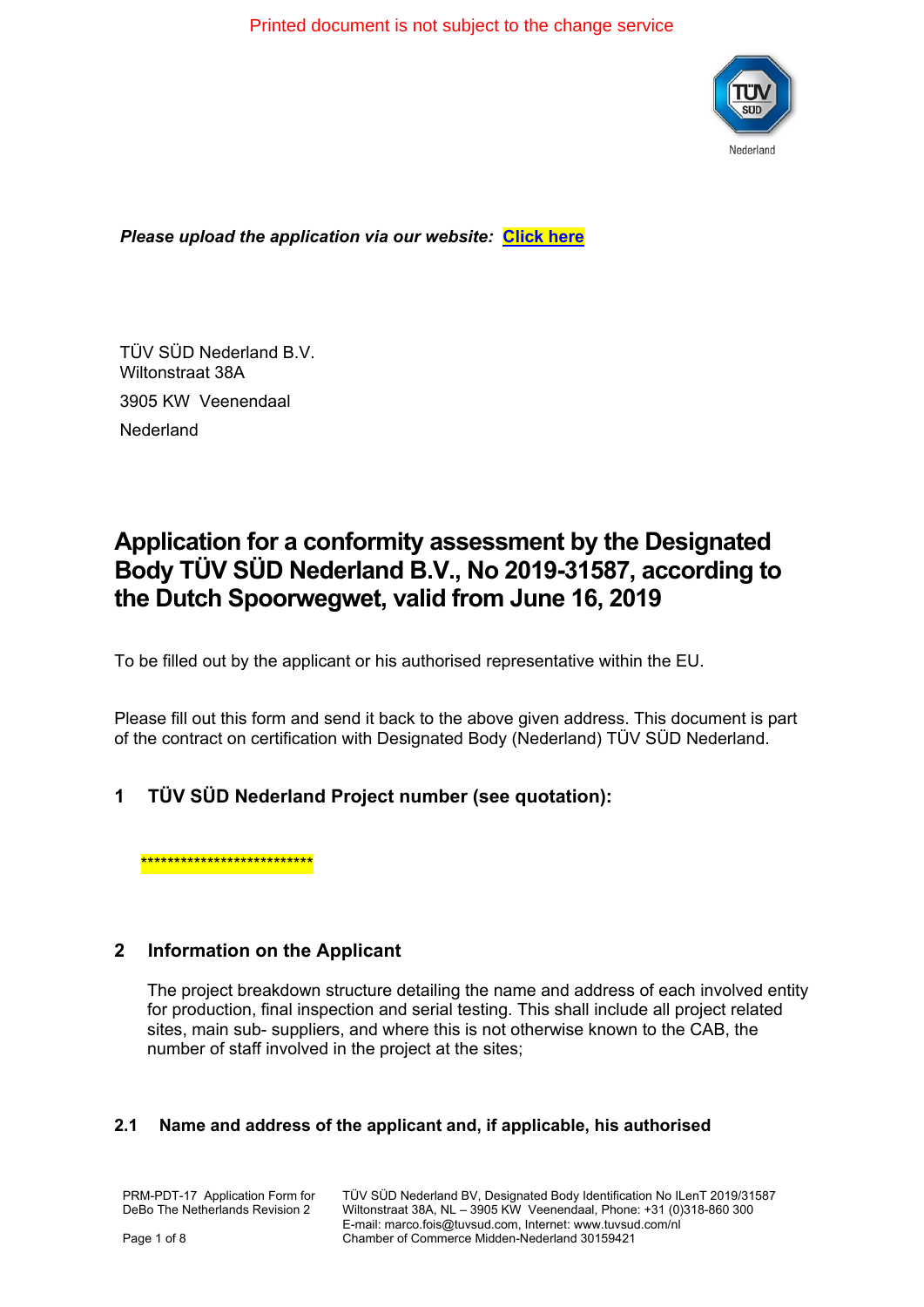$D \rightarrow \infty$   $\partial \mathbf{A}$   $\partial \mathbf{B}$   $\partial \mathbf{C}$   $\partial \mathbf{A}$  is  $\partial \mathbf{A}$  and  $\partial \mathbf{C}$  the change  $\partial \mathbf{A}$   $\partial \mathbf{A}$ 



#### **representative**

Name of the applicant and, if applicable, his authorised representative:

\*\*\*\*\*\*\*\*\*\*\*\*\*\*\*\*\*\*\*\*\*\*\*\*\*\*

Address of the applicant and, if applicable, his authorised representative: \*\*\*\*\*\*\*\*\*\*\*\*\*\*\*\*\*\*\*\*\*\*\*\*\*\*

Contact details of the physical person acting as contact point for the applicant or for the authorised representative:

\*\*\*\*\*\*\*\*\*\*\*\*\*\*\*\*\*\*\*\*\*\*\*\*\*\*

#### **2.2 Company name and address of the involved production site(s)**

Name and address of the manufacturer(s)

\*\*\*\*\*\*\*\*\*\*\*\*\*\*\*\*\*\*\*\*\*\*\*\*\*\*

For Type 4 and 8.4 certificates (If modules CD, SD, CH1 or SH1 are involved)

Project breakdown structure detailing the name and the address of each involved entity for production, final inspection and serial testing. This shall include all project related sites, main sub-suppliers and the number of staff involved in the project at the sites

\*\*\*\*\*\*\*\*\*\*\*\*\*\*\*\*\*\*\*\*\*\*\*\*\*\*

For H-type modules only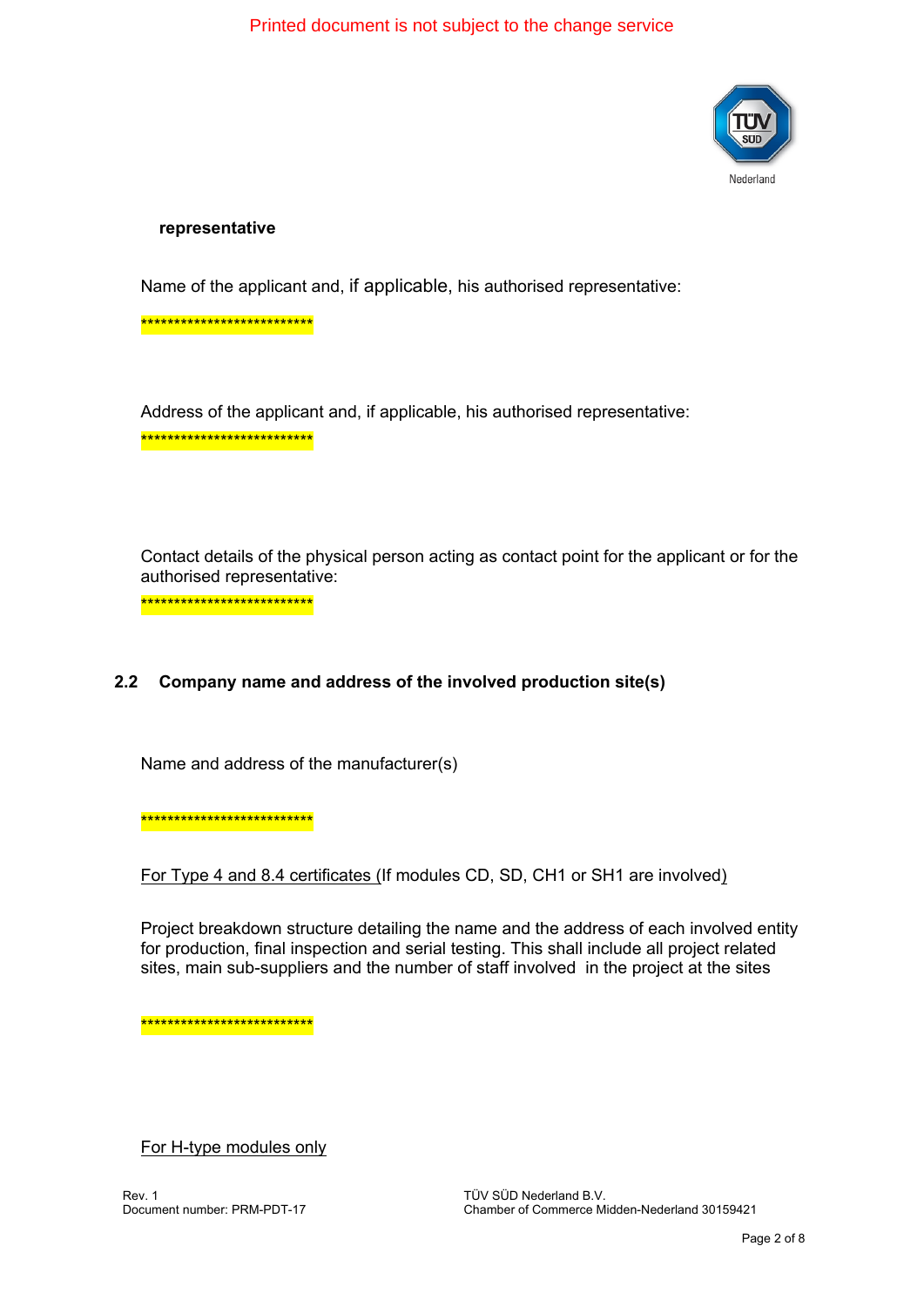Printed document is not subject to the change service



Name and address of the designer(s), testing body(ies) and verification and validation body(ies)

\*\*\*\*\*\*\*\*\*\*\*\*\*\*\*\*\*\*\*\*\*\*\*\*\*\*

### **3 Regeling Indienstelling Spoorvoertuigen (RIS) (incl. version)**

Note: By default, the version at the time of application applies. If other versions shall apply, please indicate the version here:

\*\*\*\*\*\*\*\*\*\*\*\*\*\*\*\*\*\*\*\*\*\*\*\*\*\*

Note:

In case the applicant or his authorised representative requires a certification according to a withdrawn RIS version than the actual one please indicate the corresponding RIS version here:

\*\*\*\*\*\*\*\*\*\*\*\*\*\*\*\*\*\*\*\*\*\*\*\*\*\*

The applicant or his authorised representative is aware about the fact that either special conditions of the actual valid RIS related the use of a withdrawn RIS shall be fulfilled or a "Permission for Non Application" of the Dutch National Safety Authority "Inspectie Leefomgeving en Transport" has to be acquired by the applicant or his authorised representative.

#### **3.1 Non Application of RIS or parts of it**

The applicant and his authorised representative is aware about the fact that either special conditions of the actual valid RIS related the use of a withdrawn RIS shall be fulfilled or a "Permission for Non Application" of the Dutch National Safety Authority "Inspectie Leefomgeving en Transport" has to be acquired by the applicant or his authorised representative.

Please provide any available "Permission for Non Application" or list the expected "Permissions for Non Application".

#### **4 Required certification:**

Complete certification of Railway Vehicle

Certification of upgrade or renewal of Railway Vehicle

**FRe-certification of the QMS Approval only (in case of choice of modules CD, SD, SH1,** CH/CH1)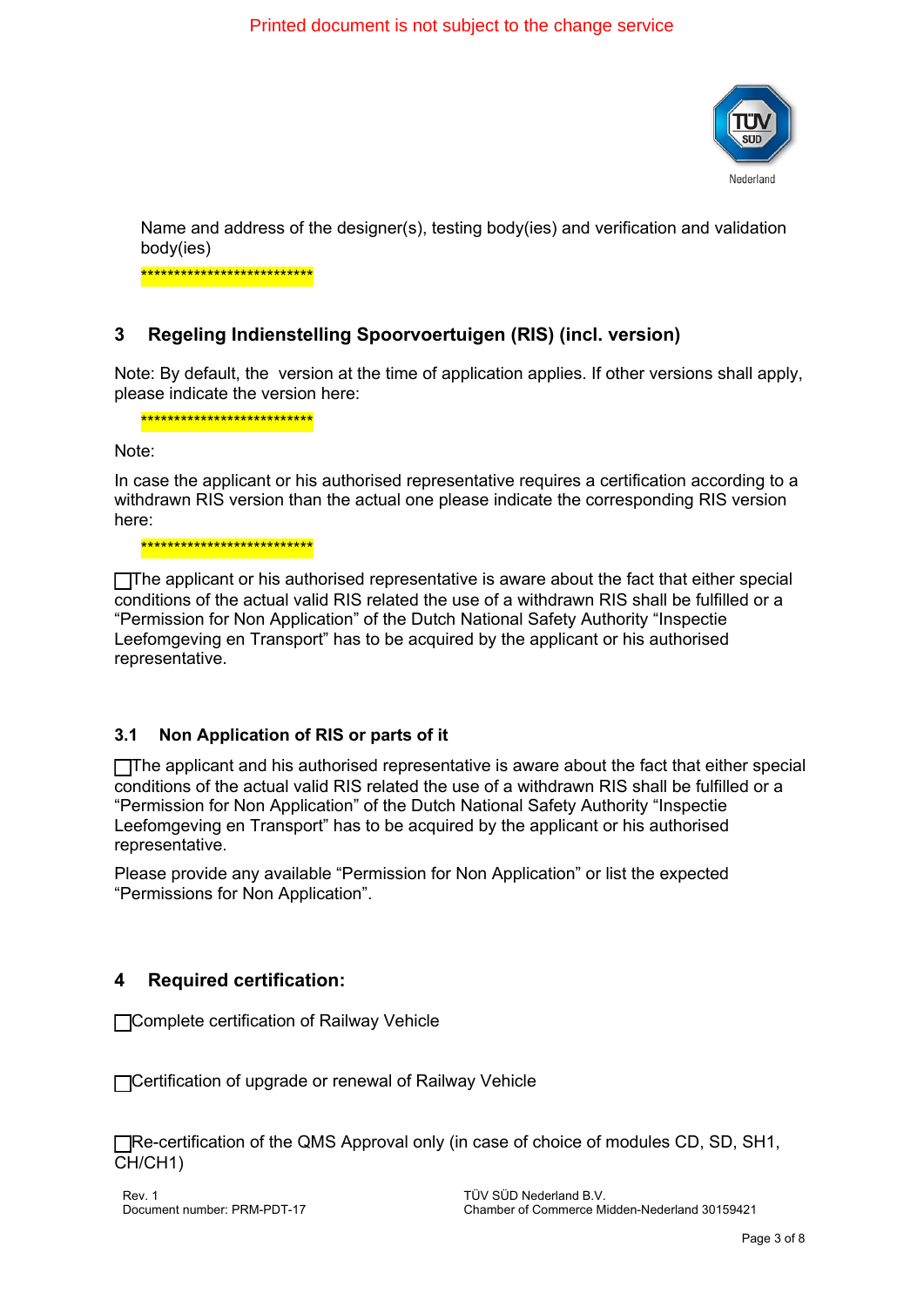# $\dot{U}$  a c a  $\dot{A}$   $\dot{B}$   $8$  ( $\land$   $\gamma$  of  $\dot{A}$   $I$  of  $\dot{A}$  and  $\dot{C}$  above  $\dot{A}$   $\dot{C}$   $\dot{C}$   $\dot{C}$   $\dot{C}$   $\dot{C}$   $\dot{C}$   $\dot{C}$   $\dot{C}$   $\dot{C}$   $\dot{C}$   $\dot{C}$   $\dot{C}$   $\dot{C}$   $\dot{C}$   $\dot{C}$   $\dot{$



#### *(In case of several QMS being related to the subsystem, please specify the breakdown structure of the QMS related to the single part of the sub-system.)*

Intermediate Statement of Verification (ISV), please specify the scope and the extent of the RIS items to be certified:

\*\*\*\*\*\*\*\*\*\*\*\*\*\*\*\*\*\*\*\*\*\*\*\*\*\*

#### **5 Choice of modules for verification (Module / Module combination):**

#### **5.1 For Subsystems**

| <b>Module</b>   | <b>Rolling Stock Subsystem</b>                                                     |  |
|-----------------|------------------------------------------------------------------------------------|--|
| <b>SB</b>       | EC-type examination                                                                |  |
| <b>SD</b>       | EC verification based on quality management system of the production<br>process    |  |
| <b>SF</b>       | EC verification based on product verification                                      |  |
| <b>SG</b>       | EC verification based on unit verification                                         |  |
| SH <sub>1</sub> | EC verification based on full quality management system plus design<br>examination |  |

| <b>Module</b>   |   | <b>On-board Control-Command and Signalling Subsystem</b>                           |  |
|-----------------|---|------------------------------------------------------------------------------------|--|
| <b>SB</b>       |   | EC-type examination                                                                |  |
| <b>SD</b>       |   | EC verification based on quality management system of the production<br>process    |  |
| <b>SF</b>       | П | EC verification based on product verification                                      |  |
| <b>SG</b>       |   | EC verification based on unit verification                                         |  |
| SH <sub>1</sub> |   | EC verification based on full quality management system plus design<br>examination |  |

#### **5.2 For Interoperability Constituents**

| <b>Modules</b>  | <b>Interoperability Constituents</b>                                                                                                      |  |
|-----------------|-------------------------------------------------------------------------------------------------------------------------------------------|--|
| CA <sub>1</sub> | $\Box$ Internal production control plus product verification by individual<br>examination (here: product verification by Designated Body) |  |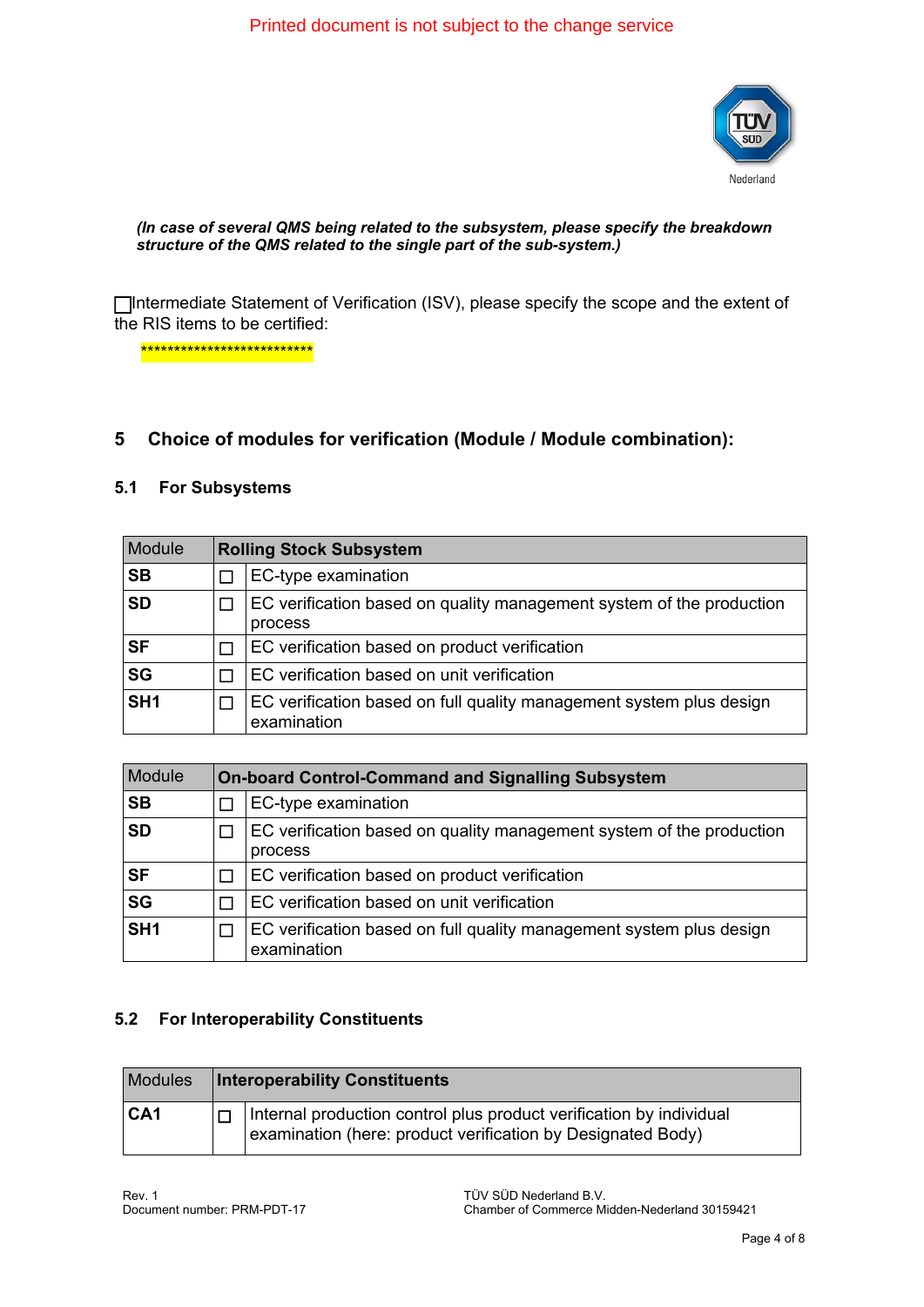# $\dot{U}$  a c a  $\hat{A}$   $S$  {  $\wedge$  }  $\dot{\alpha}$   $\hat{A}$   $I$   $\dot{\alpha}$   $\hat{A}$  a to  $\dot{\alpha}$   $\dot{\alpha}$   $\dot{\alpha}$   $\dot{\alpha}$   $\dot{\alpha}$   $\dot{\alpha}$   $\dot{\alpha}$   $\dot{\alpha}$   $\dot{\alpha}$   $\dot{\alpha}$   $\dot{\alpha}$   $\dot{\alpha}$   $\dot{\alpha}$   $\dot{\alpha}$   $\dot{\alpha}$   $\dot{\alpha}$   $\dot{\alpha}$   $\dot{\alpha}$



| CA <sub>2</sub> | П | Internal production control plus product verification at random intervals<br>(here: product verification by Designated Body) |
|-----------------|---|------------------------------------------------------------------------------------------------------------------------------|
| CB              | П | EC-type examination                                                                                                          |
| <b>CD</b>       | П | Conformity to type based on quality management system of the<br>production process                                           |
| <b>CF</b>       |   | Conformity to type based on product verification                                                                             |
| <b>CH</b>       | П | Conformity based on full quality management system                                                                           |
| CH <sub>1</sub> |   | Conformity based on full quality management system plus design<br>examination                                                |
| CV              | П | Type validation by in-service experience (suitability for use)                                                               |

### **6 Scope of verification process**

#### **6.1 Rolling Stock Subsystem**

Interoperability constituent

**□Subsystem** 

#### **6.2 On-board Control-Command and Signalling Subsystem**

Interoperability constituent

Group of interoperability constituents (GoIC)

**Subsystem** 

In case of upgrade or renewal please specify the extent: \*\*\*\*\*\*\*\*\*\*\*\*\*\*\*\*\*\*\*\*\*\*\*\*\*\*\*\*\*\*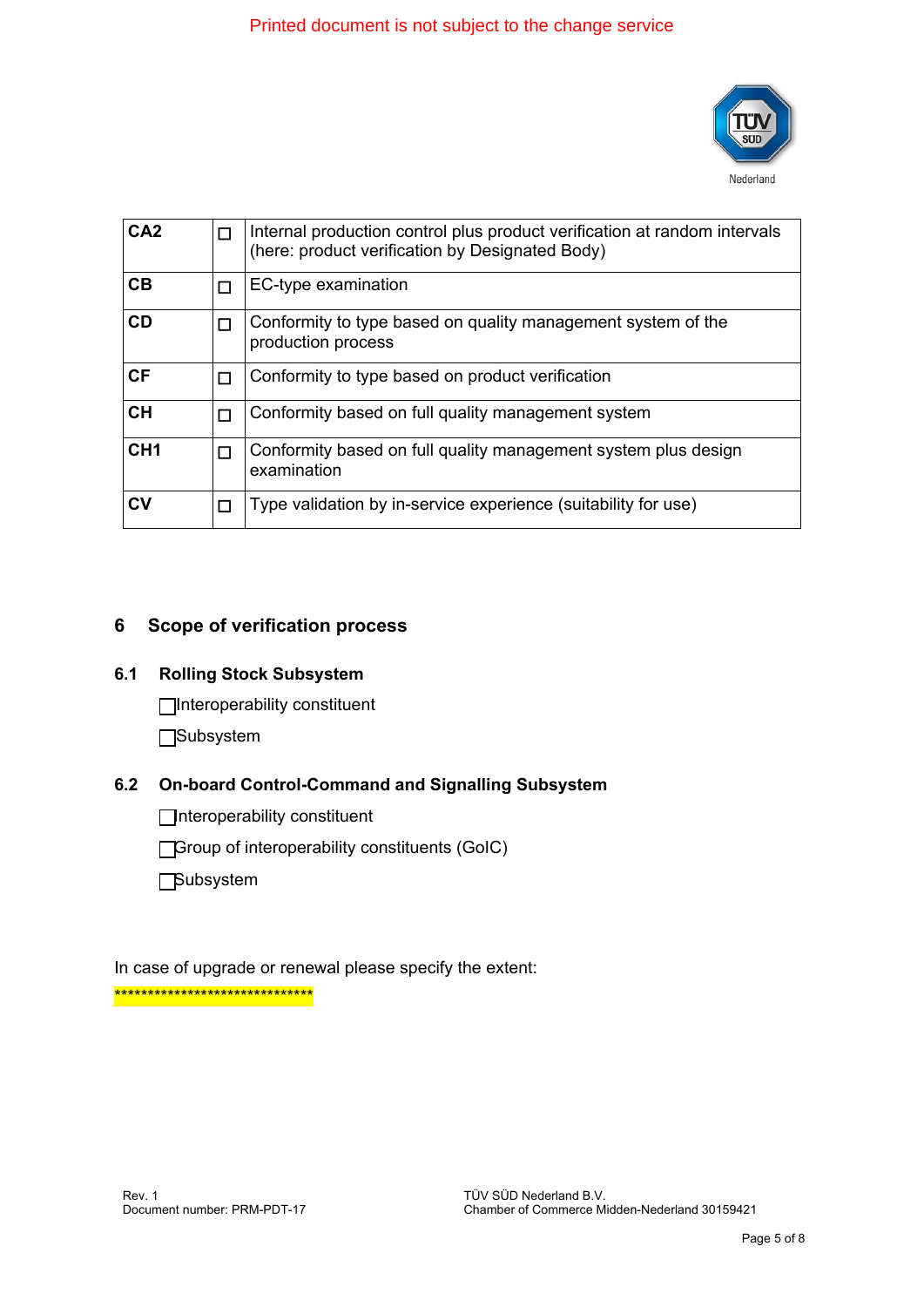$D \rightarrow \infty$   $\partial \mathbf{A}$   $\partial \mathbf{B}$   $\partial \mathbf{C}$   $\partial \mathbf{A}$  is  $\partial \mathbf{A}$  and  $\partial \mathbf{C}$  the change  $\partial \mathbf{A}$   $\partial \mathbf{A}$ 



# **7 Information about the product for verification**

#### **7.1 Product name / type / version:**

[Please specify the object to be certified. On the certificate(s) we will report the same term Specification of an ID number of the product or sub-system is necessary]

#### **7.2 Interoperability Constituents included in the Group of Interoperability Constituents or in the Subsystem (see section 5 of the respective TSIs):**

#### **7.3 Operation in Multiple:**

(only with the same vehicle type or with vehicles that are simultaneously evaluated)

\*\*\*\*\*\*\*\*\*\*\*\*\*\*\*\*\*\*\*\*\*\*\*\*\*\*\*\*\*\*

### **8 Acceptance of publication of certificate**

(only certificate with general specification; Designated Bodies are obliged to do so)

**X** Yes

**9 The contracting entity or his authorised representative within the Community confirms correctness of given information. The Applicant confirms that an application for verification of the Railway Vehicle has not been sent to any other Designated Body**

**X** Yes

### **10 Any already available certificate, NoBo File, DeBo File, technical documentation, which can be used for this certification process**

\*\*\*\*\*\*\*\*\*\*\*\*\*\*\*\*\*\*\*\*\*\*\*\*\*\*\*\*\*\*\*\*\*\*\*\*\*\*

Note: In case of use of ISVs: If ISV Technical Files, ISV Declaration of any preceding Modules or ISVs are not available at time of application, then the intended ISV scope and interfaces shall be precisely defined.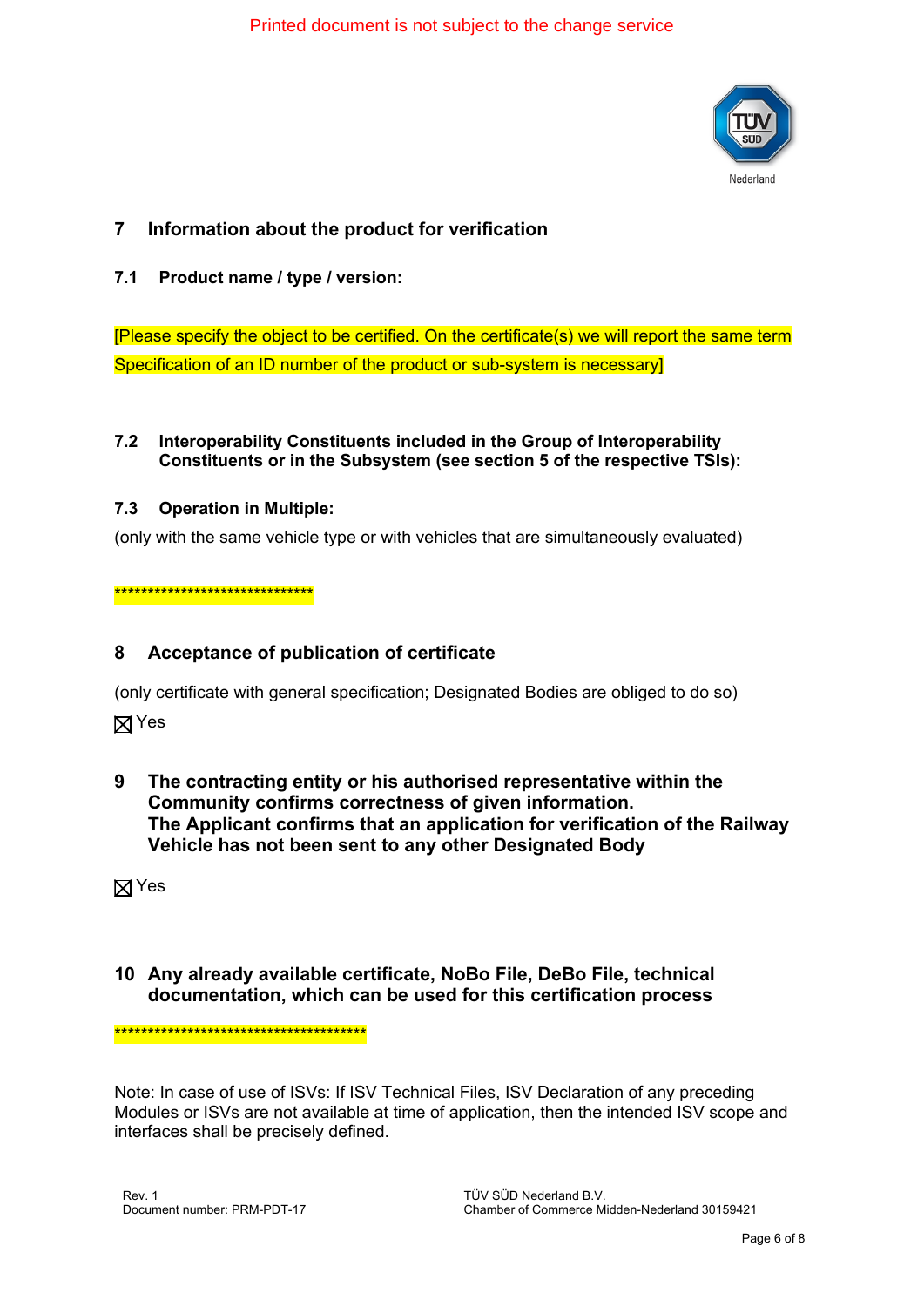

# **11 By signing this Application the Applicant agrees with the following commitments:**

- a) The Applicant always fulfils the certification requirements (see 3.7 DIN EN ISO/IEC 17065:2012 as far as applicable), including implementing appropriate changes when they are communicated by the certification body (see 7.10 in the aforementioned norm as far as applicable);
- b) if the certification applies to ongoing production, the certified product continues to fulfil the product requirements (see 3.8 in the aforementioned norm as far as applicable);
- c) the Applicant makes all necessary arrangements for

\*\*\*\*\*\*\*\*\*\*\*\*\*\*\*\*\*\*\*\*\*\*\*\*\*\*\*\*\*\*\*\*\*\*\*

- 1) the conduct of the evaluation (see 3.3 in the aforementioned norm as far as applicable) and surveillance (if required), including provision for examining documentation and records, and access to the relevant equipment, location(s), area(s), personnel, and Applicant's subcontractors;
- 2) investigation of complaints;
- 3) the participation of observers, if applicable;
- d) the Applicant makes claims regarding certification consistent with the scope of certification (see 3.10 in the aforementioned norm as far as applicable);
- e) the Applicant does not use his product certification in such a manner as to bring the certification body into disrepute and does not make any statement regarding his product certification that the certification body may consider misleading or unauthorised;
- f) upon suspension, withdrawal, or termination of certification, the Applicant discontinues his use of all advertising matter that contains any reference thereto and takes action as required by the certification scheme (e.g. the return of certification documents) and takes any other required measure;
- g) if the Applicant provides copies of the certification documents to others, the documents shall be reproduced in their entirety or as specified in the certification scheme;
- h) in making reference to his product certification in communication media such as documents, brochures or advertising, the Applicant complies with the requirements of the certification body or as specified by the certification scheme;
- i) as far as applicable the Applicant complies with any requirements that may be prescribed in the certification scheme relating to the use of marks of conformity, and on information related to the product (NOTE See also ISO/IEC 17030, ISO/IEC Guide 23 and ISO Guide 27)
- j) the Applicant keeps a record of all complaints made known to it relating to compliance with certification requirements and makes these records available to the certification body when requested, and
	- 1) takes appropriate action with respect to such complaints and any deficiencies found in products that affect compliance with the requirements for certification;
	- 2) documents the actions taken.
- k) the Applicant informs the certification body, without delay, of changes that may affect his